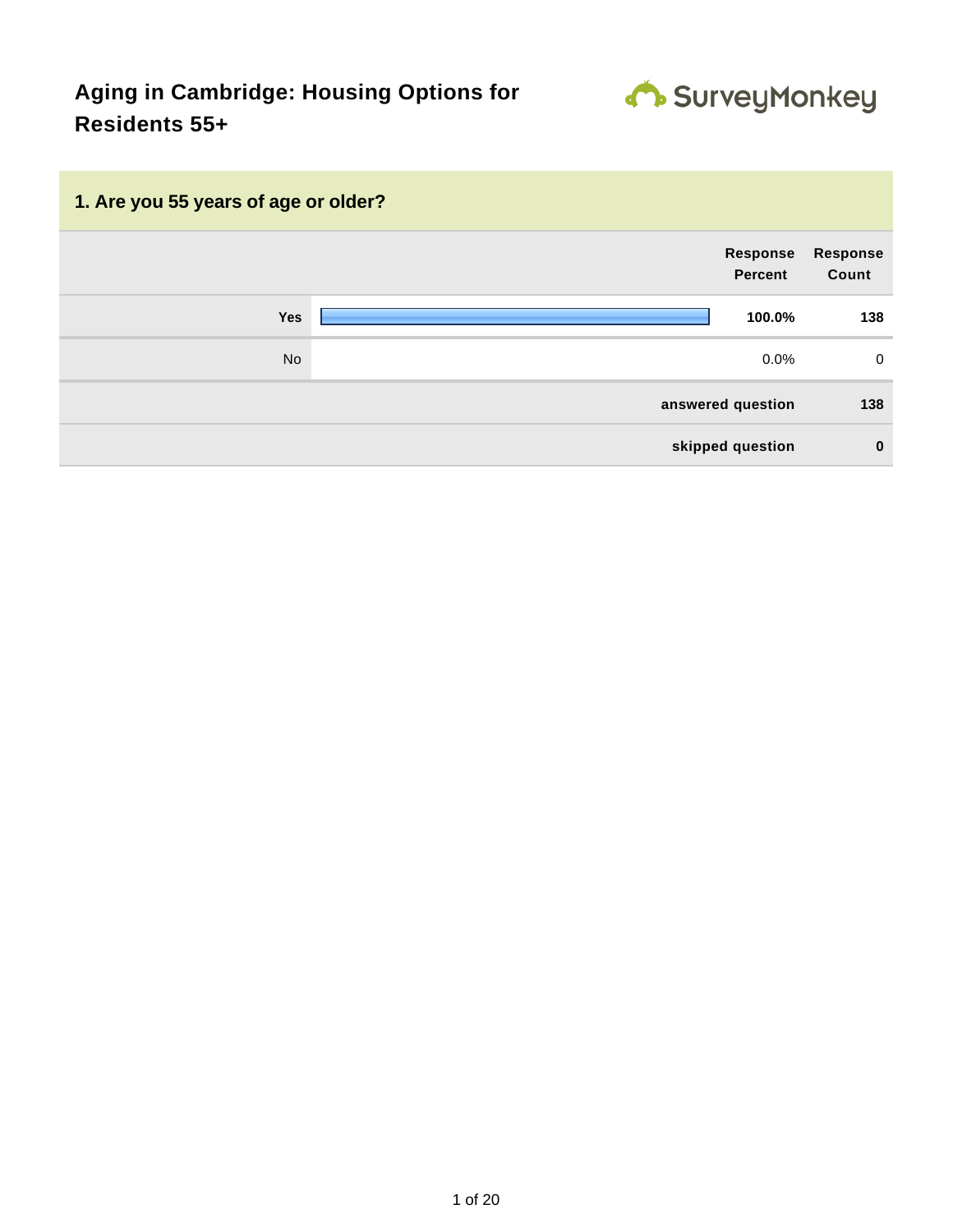# **2. Which neighborhood of Cambridge best describes the one you live in?**

|                                        | <b>Response</b><br><b>Percent</b> | <b>Response</b><br>Count  |
|----------------------------------------|-----------------------------------|---------------------------|
| East Cambridge                         | $\blacksquare$<br>2.2%            | $\ensuremath{\mathsf{3}}$ |
| <b>MIT</b>                             | 1.5%                              | $\overline{c}$            |
| Wellington-Harrington                  | 3.0%<br>$\blacksquare$            | $\overline{4}$            |
| Area Four                              | 17.9%                             | 24                        |
| Cambridgeport                          | 25.4%                             | 34                        |
| Mid-Cambridge                          | 6.7%                              | $\boldsymbol{9}$          |
| Riverside                              | 0.0%                              | $\pmb{0}$                 |
| Agassiz                                | 9.0%                              | 12                        |
| Neighborhood Nine                      | 9.0%                              | 12                        |
| West Cambridge                         | 8.2%                              | 11                        |
| North Cambridge                        | 16.4%                             | 22                        |
| Cambridge Highlands Strawberry<br>Hill | 0.7%                              | $\mathbf{1}$              |
|                                        | answered question                 | 134                       |
|                                        | skipped question                  | 4                         |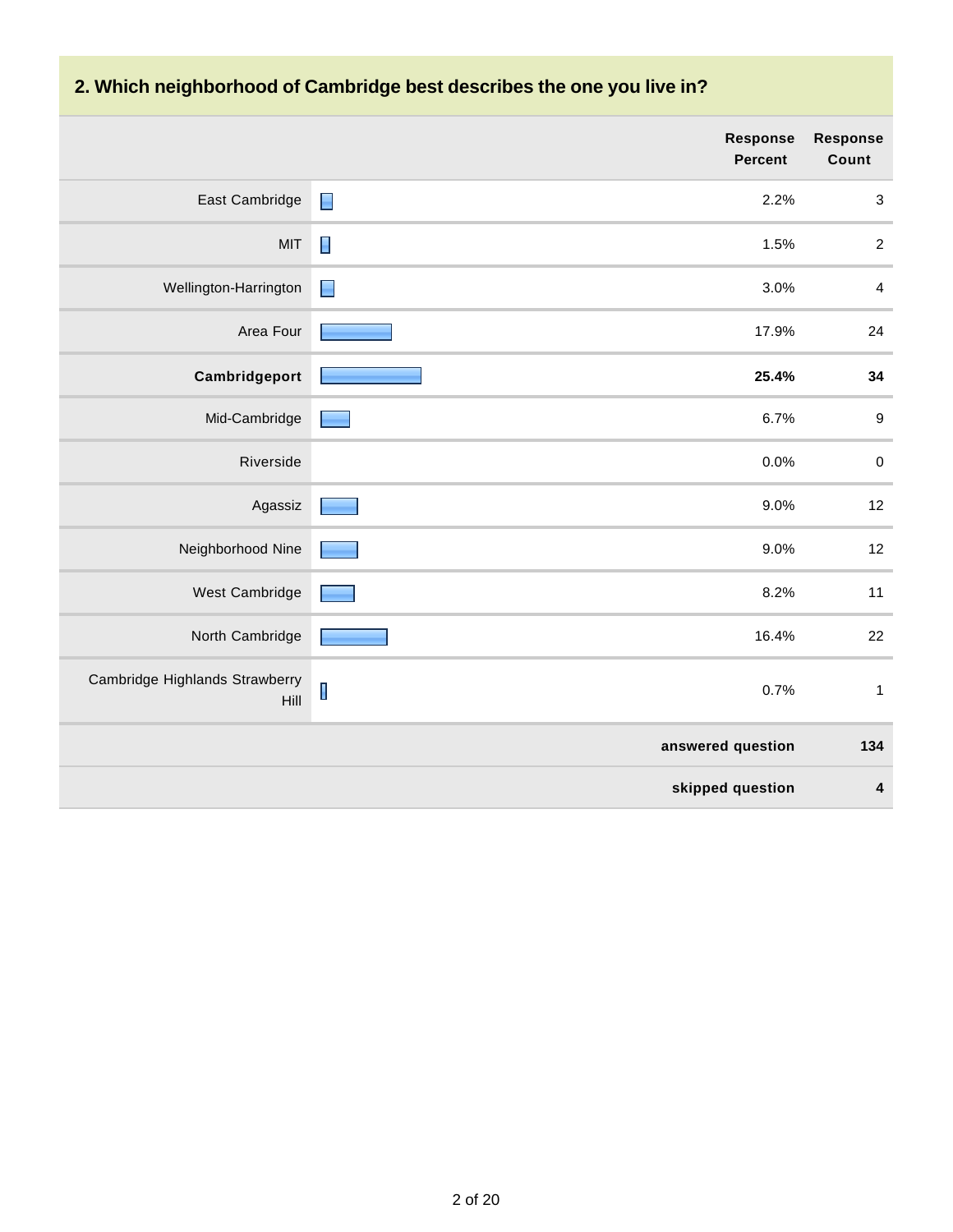# **3. Which of the following best describes your current place of residence?**

|                                            | <b>Response</b><br><b>Percent</b> | <b>Response</b><br>Count |
|--------------------------------------------|-----------------------------------|--------------------------|
| Condominium or town house                  | 35.7%                             | 45                       |
| Single Family Home                         | 22.2%                             | 28                       |
| Two or Three Family Home                   | 27.0%                             | 34                       |
| Apartment building (4-8 units)             | 7.1%                              | $9\,$                    |
| Apartment building (9-50 units)            | 3.2%<br>Е                         | $\overline{4}$           |
| Apartment building (more than 50<br>units) | 3.2%                              | $\overline{4}$           |
| Senior Housing                             | 1.6%                              | $\overline{2}$           |
| <b>Assisted Living</b>                     | 0.0%                              | $\pmb{0}$                |
| Nursing Home                               | 0.0%                              | $\pmb{0}$                |
|                                            | Other (please specify)            | 10                       |
|                                            | answered question                 | 126                      |
|                                            | skipped question                  | 12                       |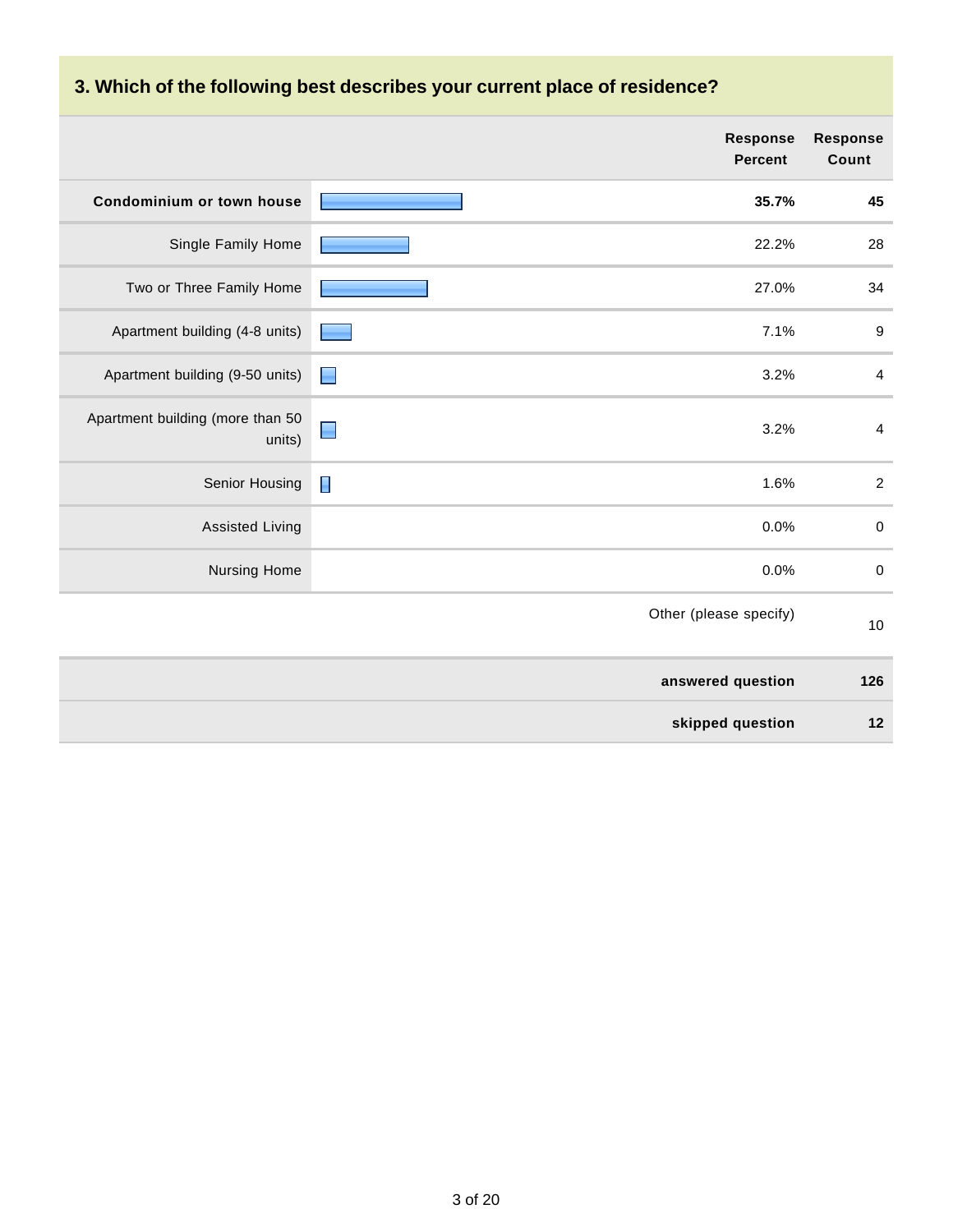**4. Please indicate how much you agree wtih the following statement: "I plan to stay in my home as long as I can."**

|                          |                  | <b>Response</b><br><b>Percent</b> | <b>Response</b><br>Count |
|--------------------------|------------------|-----------------------------------|--------------------------|
| <b>Strongly Agree</b>    |                  | 77.4%                             | 103                      |
| Somewhat Agree           |                  | 15.8%                             | 21                       |
| Somewhat Disagree        | <b>Formation</b> | 4.5%                              | 6                        |
| <b>Strongly Disagree</b> | $\blacksquare$   | 2.3%                              | 3                        |
|                          |                  | answered question                 | 133                      |
|                          |                  | skipped question                  | $\sqrt{5}$               |

### **5. How likely is it that you will be able to afford living in your current residence as long as you would like?**

|                    | Response<br><b>Percent</b> | <b>Response</b><br>Count |
|--------------------|----------------------------|--------------------------|
| <b>Very likely</b> | 55.6%                      | 74                       |
| Somewhat likely    | 33.1%                      | 44                       |
| Not too likely     | 7.5%                       | 10                       |
| Not likely at all  | 3.8%<br><b>Alberta</b>     | $\sqrt{5}$               |
|                    | answered question          | 133                      |
|                    | skipped question           | $\sqrt{5}$               |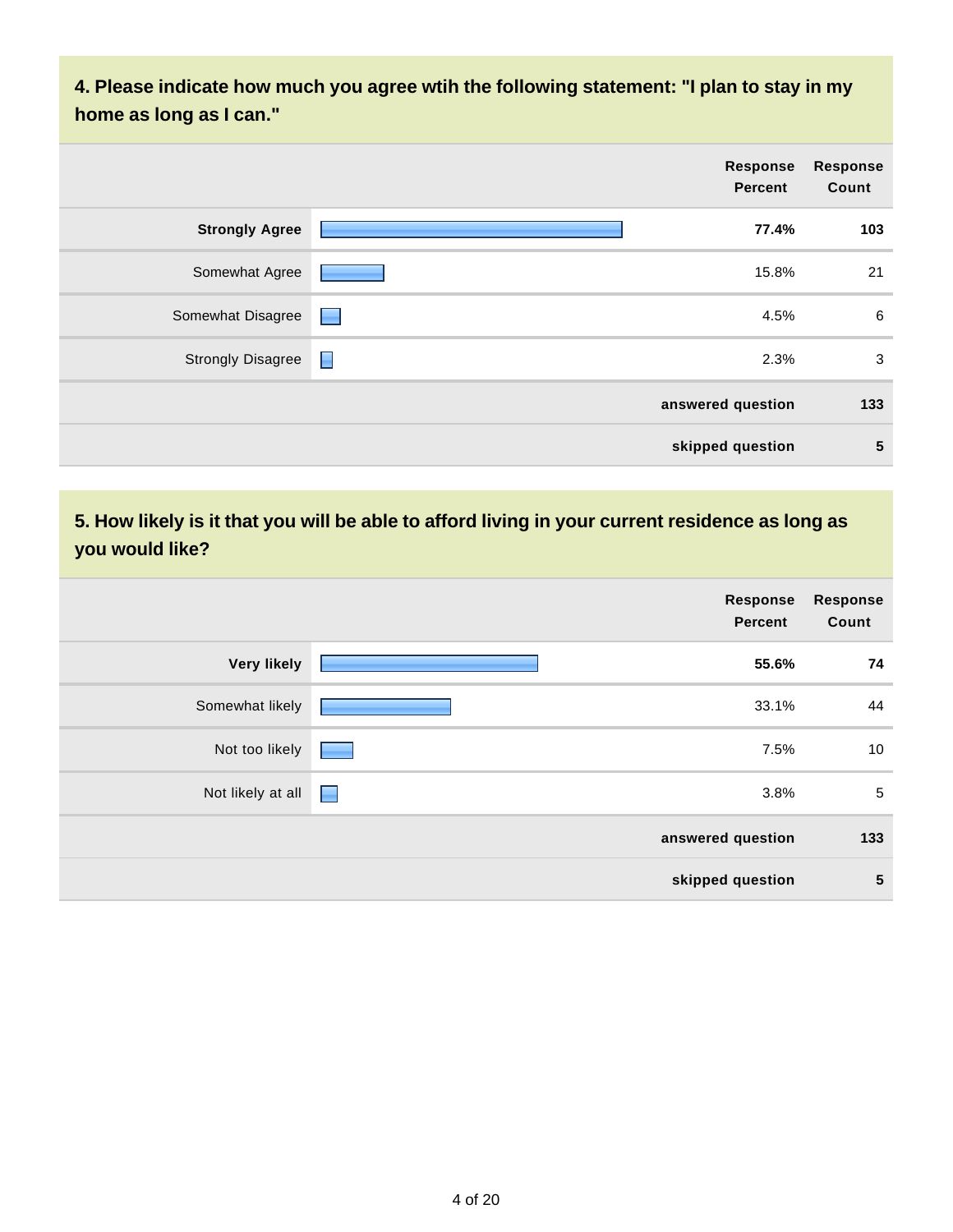#### **6. Do you need to climb stairs as part of your daily routine?**

| <b>Response</b><br>Count | Response<br><b>Percent</b> |           |
|--------------------------|----------------------------|-----------|
| 114                      | 85.7%                      | Yes       |
| 19                       | 14.3%                      | <b>No</b> |
| 133                      | answered question          |           |
| $\sqrt{5}$               | skipped question           |           |

#### **7. Cosmetic or minor repairs-- like painting, replacing screens, repairing leaky faucets, etc.**

|                             | <b>Response</b><br><b>Percent</b> | Response<br>Count |
|-----------------------------|-----------------------------------|-------------------|
| Yes, modification needed    | 66.2%                             | 86                |
| No, modification not needed | 23.8%                             | 31                |
| Not sure                    | 10.0%                             | 13                |
|                             | answered question                 | 130               |
|                             | skipped question                  | 8                 |

### **8. Accomodations for mobility challenges-- like adding a bathroom on first level, installing a wheelchair ramp, lift or elevator, widening doorways or hallways**

|                             | <b>Response</b><br>Percent | <b>Response</b><br>Count |
|-----------------------------|----------------------------|--------------------------|
| Yes, modification needed    | 25.4%                      | 33                       |
| No, modification not needed | 39.2%                      | 51                       |
| Not sure                    | 35.4%                      | 46                       |
|                             | answered question          | 130                      |
|                             | skipped question           | 8                        |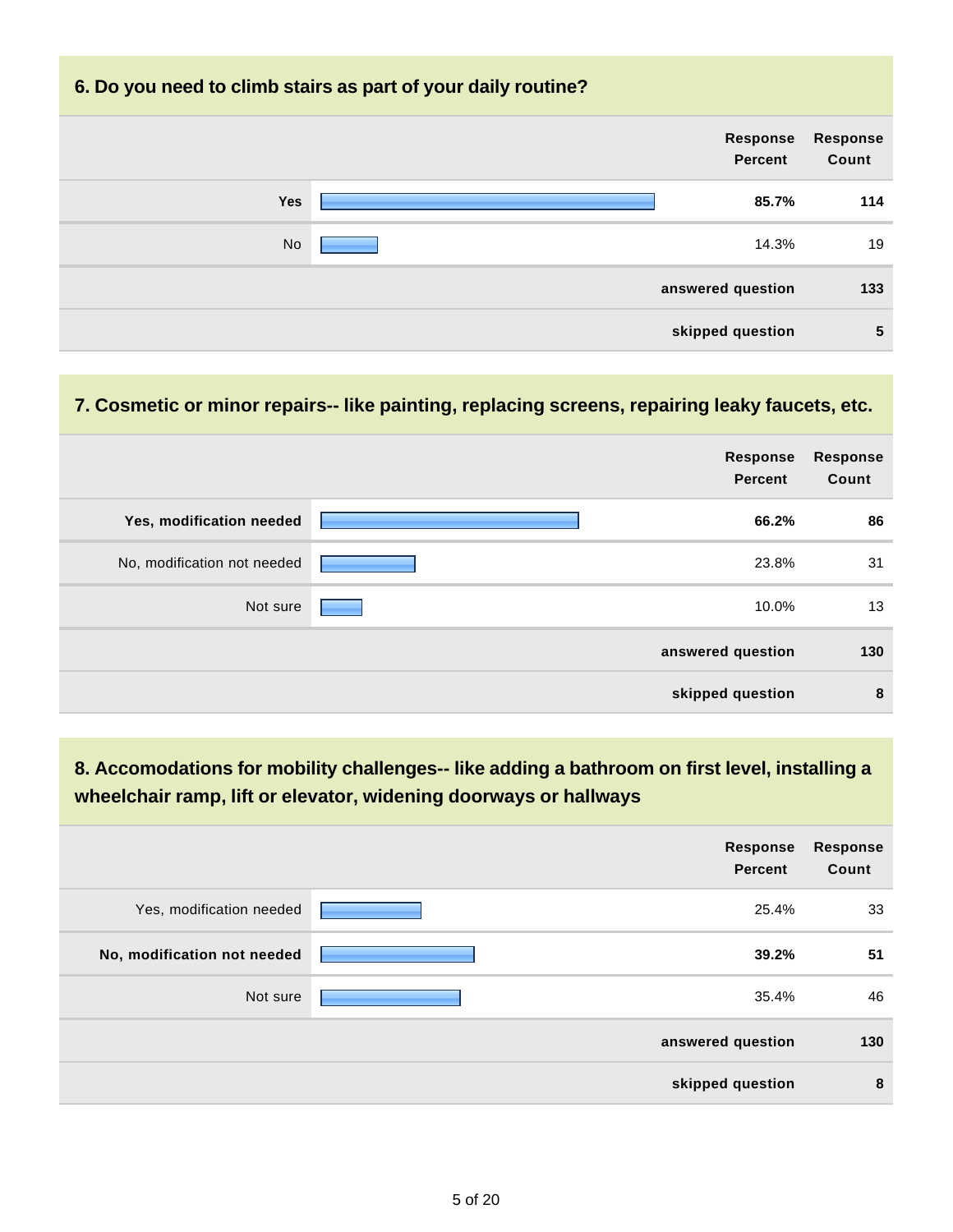### **9. Major repairs--like replacing a roof, exterior painting, improvements to heating and cooling systems**

|                             | <b>Response</b><br><b>Percent</b> | <b>Response</b><br>Count |
|-----------------------------|-----------------------------------|--------------------------|
| Yes, modification needed    | 39.2%                             | 51                       |
| No, modification not needed | 38.5%                             | 50                       |
| Not sure                    | 22.3%                             | 29                       |
|                             | answered question                 | 130                      |
|                             | skipped question                  | 8                        |

## **10. The following is a list of home maintenance chores. For each one, please tell us how difficult each one is for you to perform yourself.**

|                                                                                                  | Very difficult | <b>Somewhat</b><br>difficult | Not very<br>difficult | Not difficult at<br>all | Rating<br>Count |
|--------------------------------------------------------------------------------------------------|----------------|------------------------------|-----------------------|-------------------------|-----------------|
| Minor household maintenance &<br>repairs (like changing light bulbs or<br>smoke alarm batteries) | $7.6\%$ (10)   | 10.7% (14)                   | 22.1% (29)            | 59.5% (78)              | 131             |
| Snow shoveling                                                                                   | 20.8% (27)     | 27.7% (36)                   | 32.3% (42)            | 19.2% (25)              | 130             |
| Household chores (like dusting,<br>vacuuming, laundry)                                           | $1.5\%$ (2)    | $8.4\%$ (11)                 | 32.8% (43)            | 57.3% (75)              | 131             |
| Heavy lifting tasks (like installing<br>window unit air-conditioners, moving<br>furniture)       | 42.3% (55)     | 35.4% (46)                   | 16.2% (21)            | $6.2\%$ (8)             | 130             |
|                                                                                                  |                |                              |                       | answered question       | 131             |
|                                                                                                  |                |                              |                       | skipped question        | $\overline{7}$  |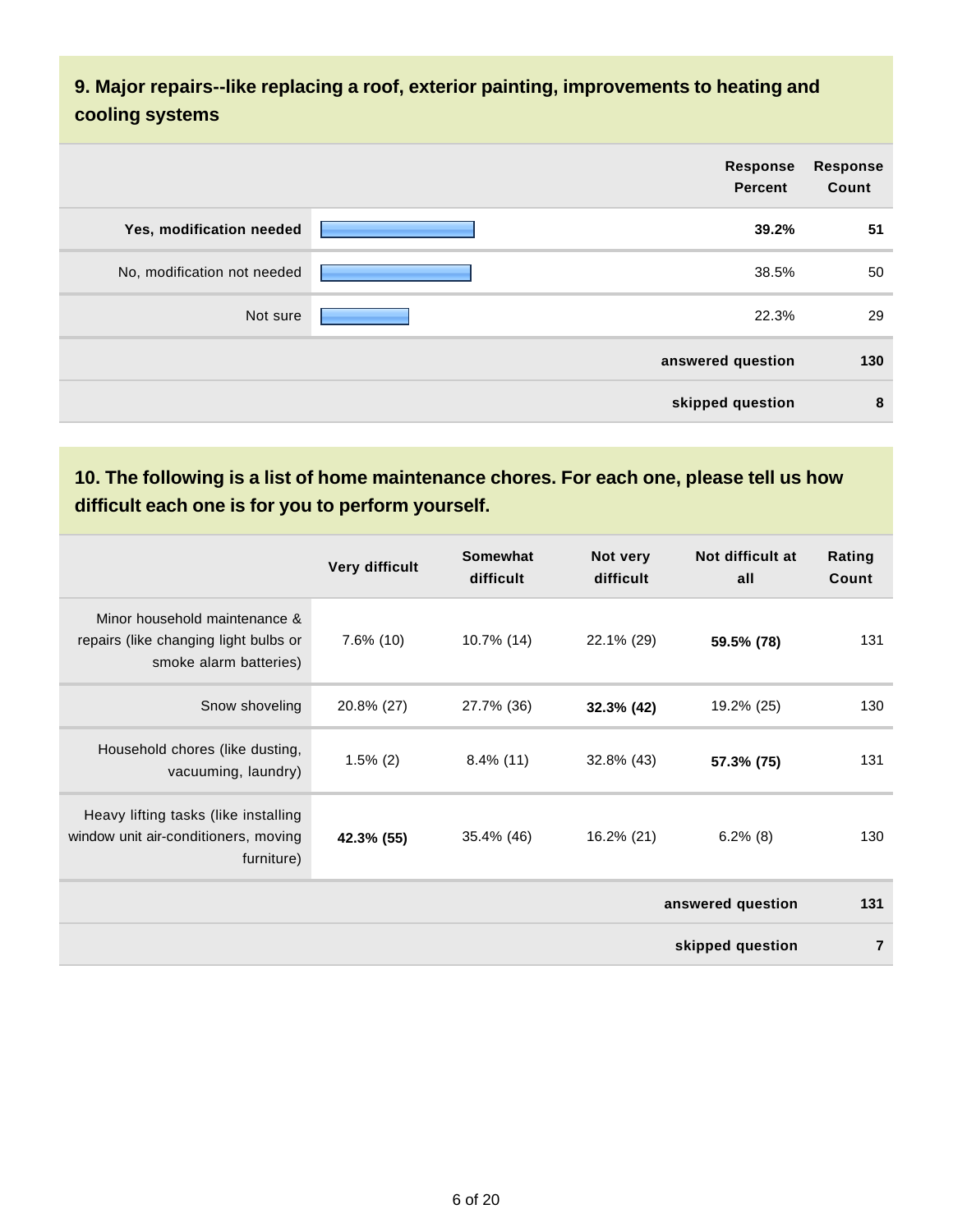#### **11. How many additional years do you expect to stay in your current home?**

|                                | <b>Response</b><br>Percent | <b>Response</b><br>Count |
|--------------------------------|----------------------------|--------------------------|
| Up to 1 year<br>E              | 3.3%                       | $\overline{4}$           |
| More than 1 to up to 5 years   | 14.8%                      | 18                       |
| More than 5 to up to 10 years  | 29.5%                      | 36                       |
| More than 10 to up to 25 years | 45.1%                      | 55                       |
| More than 25 years             | 7.4%                       | $\boldsymbol{9}$         |
|                                | Other (please specify)     | 10                       |
|                                | answered question          | 122                      |
|                                | skipped question           | 16                       |

**12. What are the one or two major reasons you might consider moving either now or some point in the future?**

|                   | Response<br>Count |
|-------------------|-------------------|
|                   | 125               |
| answered question | 125               |
| skipped question  | 13                |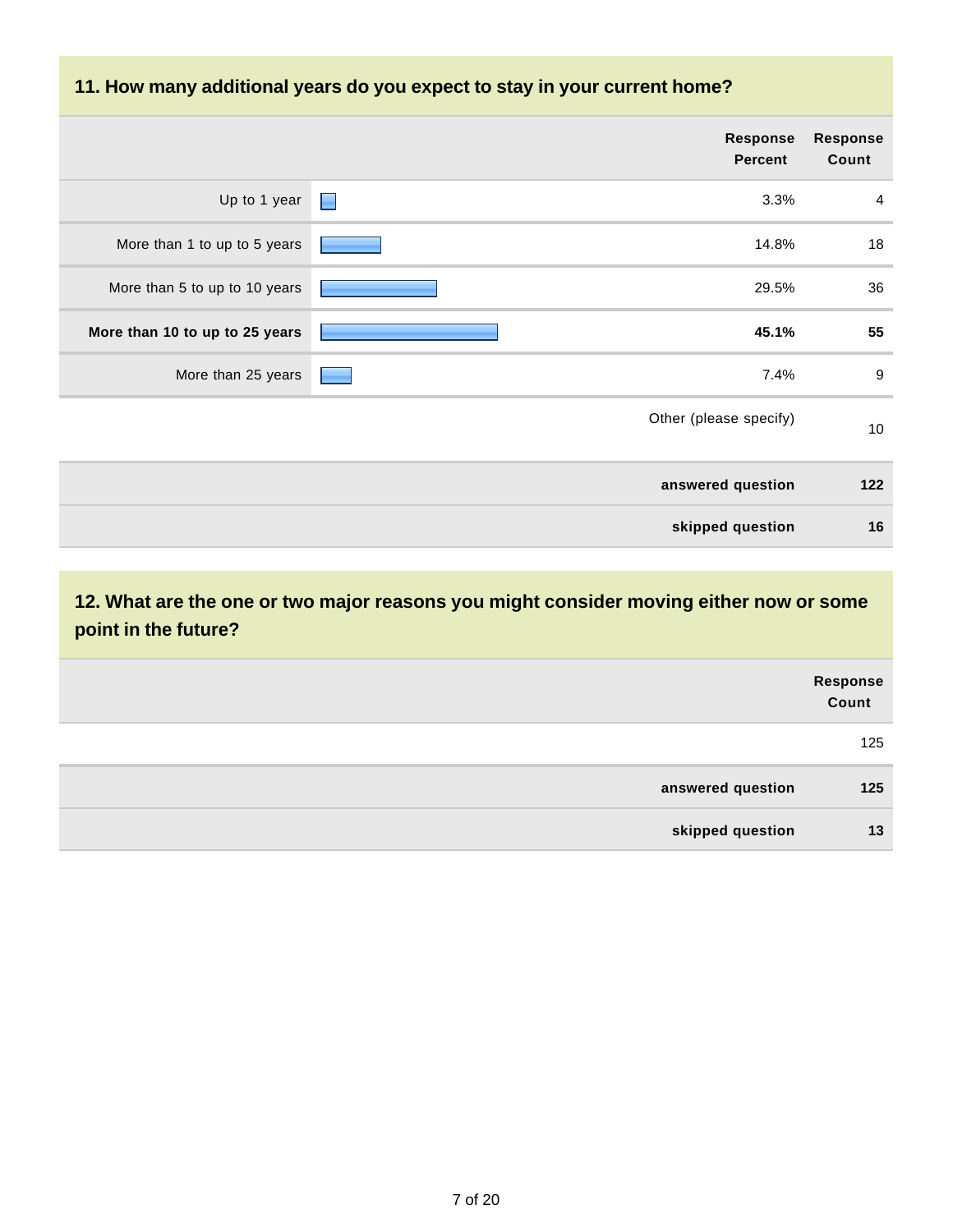#### **13. Do you expect to rent or own your next home?**

|          | Response<br>Percent | Response<br>Count |
|----------|---------------------|-------------------|
| Rent     | 16.8%               | 22                |
| Own      | 37.4%               | 49                |
| Not sure | 45.8%               | 60                |
|          | answered question   | 131               |
|          | skipped question    | $\overline{7}$    |

### **14. Which one of the following statements best represents your desire if, for health reasons, you could no longer live indepedently?**

|                                                                                                               | Response<br><b>Percent</b> | <b>Response</b><br>Count |
|---------------------------------------------------------------------------------------------------------------|----------------------------|--------------------------|
| I would look to stay in my home<br>with assistance from family,<br>friends, and/or an agency.                 | 41.9%                      | 52                       |
| I would look to share a residence<br>with a family member or friend,<br>which may or may not entail a<br>move | 8.9%                       | 11                       |
| I would look to move to assisted<br>living                                                                    | 7.3%                       | 9                        |
| I am unsure what I would do                                                                                   | 41.9%                      | 52                       |
|                                                                                                               | Other (please specify)     | 9                        |
|                                                                                                               | answered question          | 124                      |
|                                                                                                               | skipped question           | 14                       |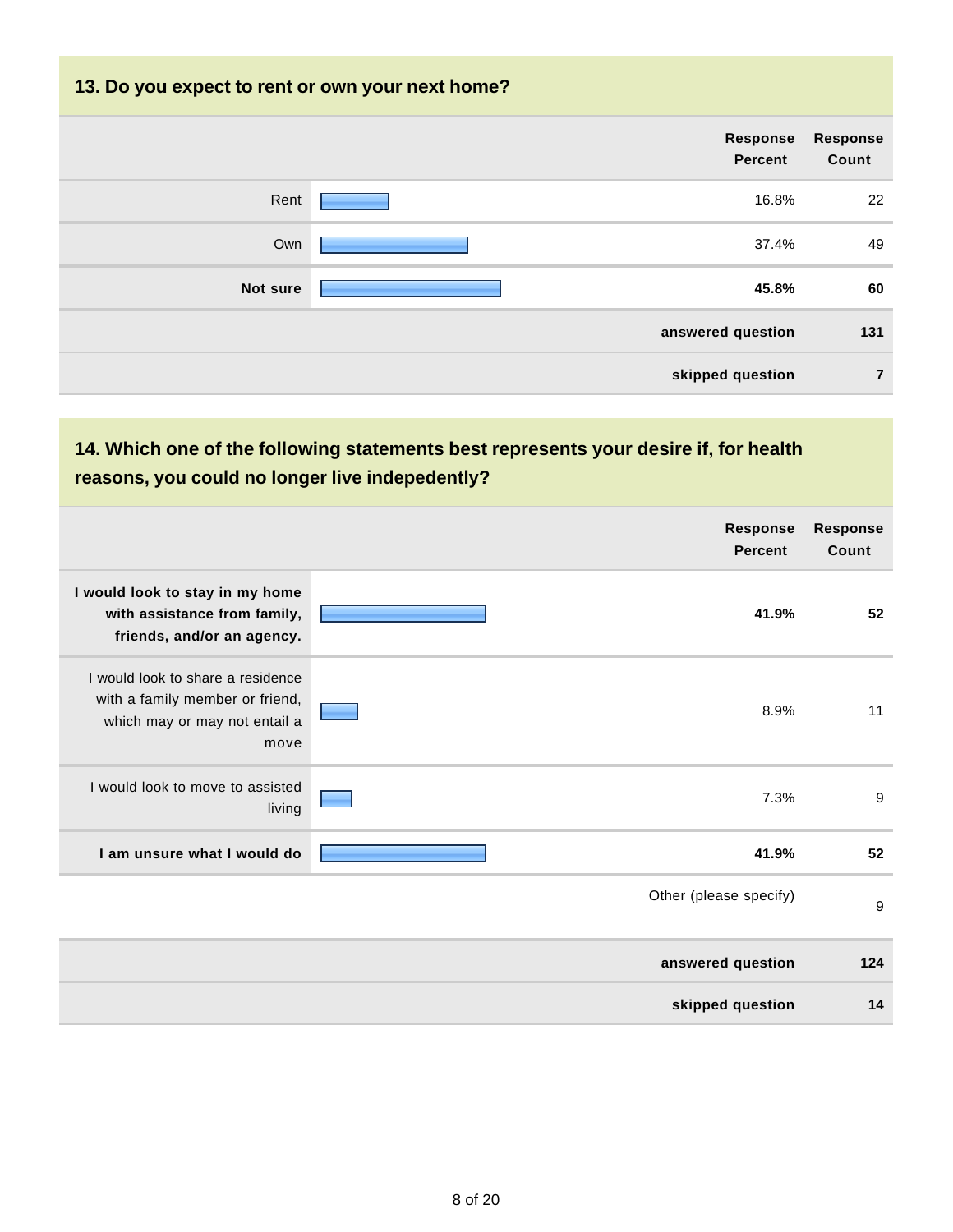### **15. Which one of the following statements comes closest to describing your situation:**

|                                                                                           | <b>Response</b><br><b>Percent</b> | <b>Response</b><br>Count |
|-------------------------------------------------------------------------------------------|-----------------------------------|--------------------------|
| I currently have room in my<br>home for a caregiver or relative<br>to stay with me.       | 41.7%                             | 53                       |
| I could alter my home to provide<br>space for a caregiver or relative to<br>stay with me. | 21.3%                             | 27                       |
| I could not provide space for a<br>caregiver or relative to stay with<br>me.              | 20.5%                             | 26                       |
| Don't know                                                                                | 7.1%                              | 9                        |
| Does not apply                                                                            | 9.4%                              | 12                       |
|                                                                                           | answered question                 | 127                      |
|                                                                                           | skipped question                  | 11                       |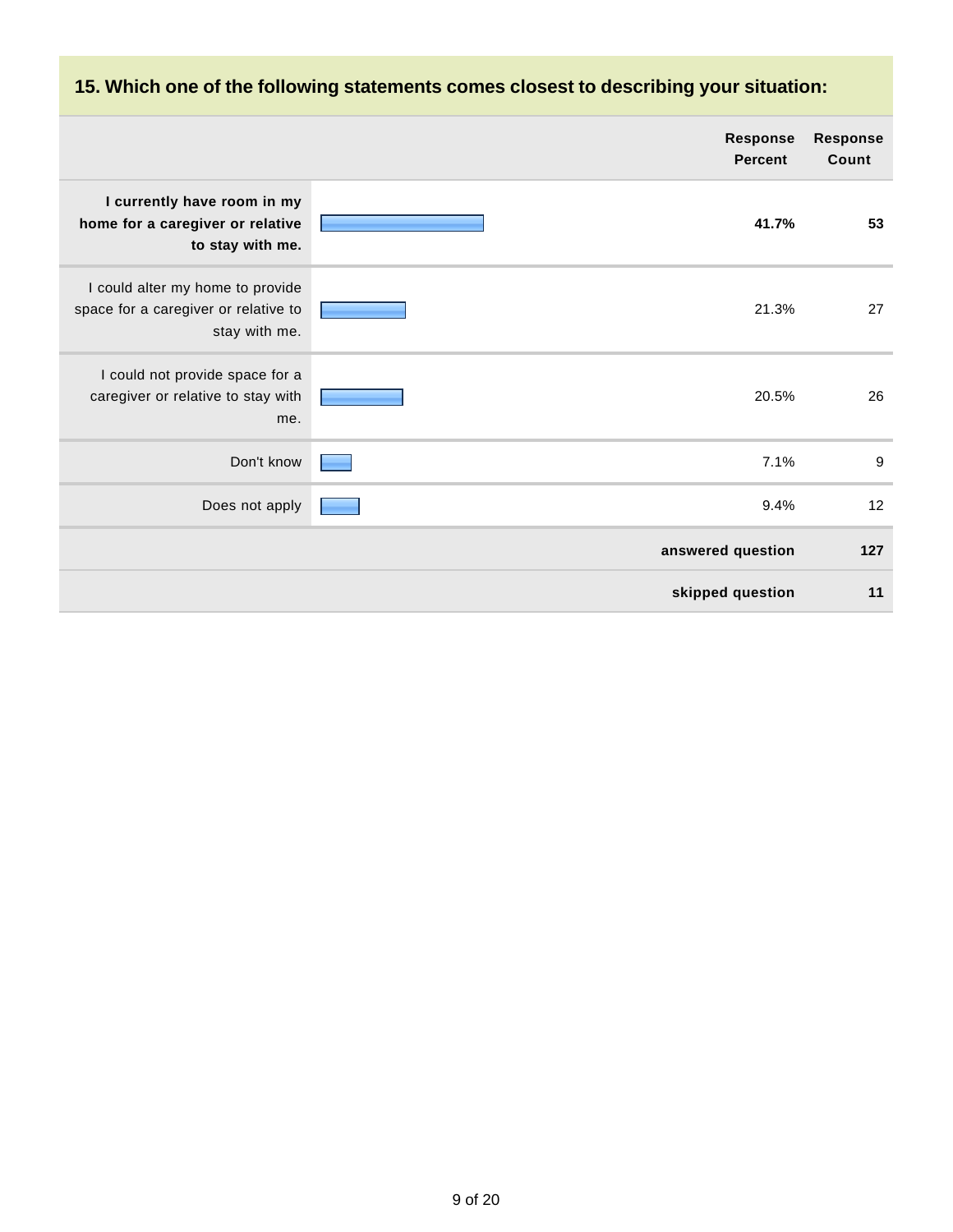## **16. What type of housing would you consider for your next residence?**

|                                                | <b>Response</b><br><b>Percent</b> | <b>Response</b><br>Count |
|------------------------------------------------|-----------------------------------|--------------------------|
| Single family home or town house               | 5.8%                              | $\overline{7}$           |
| Two or three family home                       | 5.0%                              | $\,6\,$                  |
| 3-4 story walk up apartment<br>building        | 0.0%                              | $\pmb{0}$                |
| Elevator apartment building                    | 15.8%                             | 19                       |
| Senior living building or community            | 12.5%                             | 15                       |
| Assisted living                                | 4.2%                              | 5                        |
| Shared living residence, like "co-<br>housing" | 25.0%                             | 30                       |
| Don't know                                     | 31.7%                             | 38                       |
|                                                | Other (please specify)            | 18                       |
|                                                | answered question                 | 120                      |
|                                                | skipped question                  | 18                       |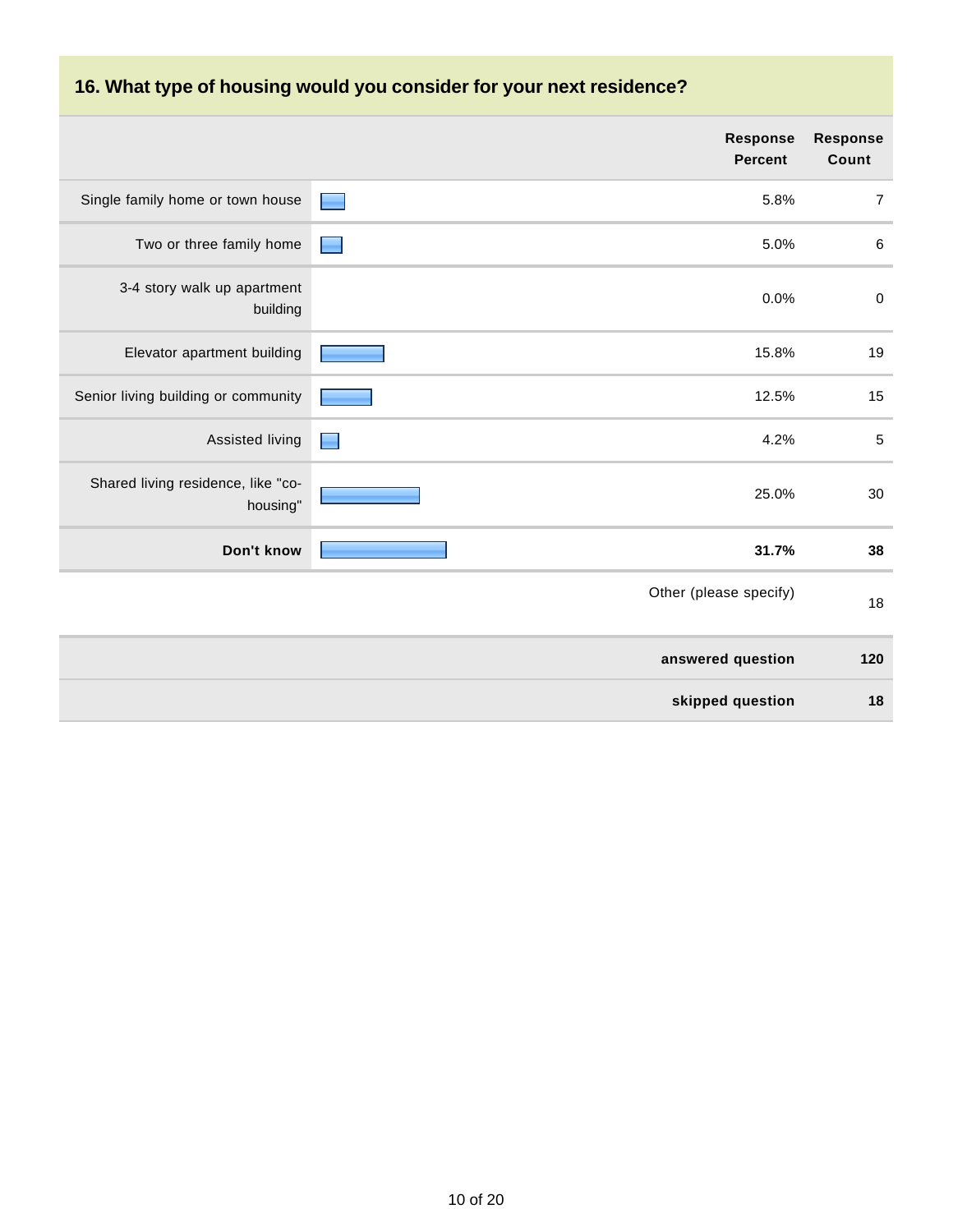**17. The following is a list of factors that might apply if you were seeking a next place to live. For each one, please tell us how important each one is to you personally.**

|                                                                             | Very important | <b>Somewhat</b><br>important | Not very<br>important | Not important<br>at all | Rating<br>Count  |
|-----------------------------------------------------------------------------|----------------|------------------------------|-----------------------|-------------------------|------------------|
| Being able to stay in Cambridge                                             | 70.3% (90)     | 26.6% (34)                   | $2.3\%$ (3)           | $0.8\%$ (1)             | 128              |
| Being able to stay in your current<br>neighborhood                          | 30.5% (39)     | 57.8% (74)                   | $9.4\%$ (12)          | $2.3\%$ (3)             | 128              |
| Having extra space--like for<br>overnight guest(s), office                  | 40.2% (51)     | 39.4% (50)                   | 15.0% (19)            | $5.5\%$ (7)             | 127              |
| Having a kitchen in my unit                                                 | 85.9% (110)    | 12.5% (16)                   | $0.8\%$ (1)           | $0.8\%$ (1)             | 128              |
| Having access to outdoor space--<br>(e.g. terrace, balcony, garden)         | 69.8% (90)     | 22.5% (29)                   | $5.4\%$ (7)           | $2.3\%$ (3)             | 129              |
| Elevator                                                                    | 35.5% (44)     | 32.3% (40)                   | 18.5% (23)            | 13.7% (17)              | 124              |
| Having a parking space                                                      | 44.1% (56)     | 26.8% (34)                   | 17.3% (22)            | 11.8% (15)              | 127              |
| Having a multi-purpose community<br>room and kitchen                        | $8.7\%$ (11)   | 32.5% (41)                   | 38.1% (48)            | 20.6% (26)              | 126              |
| Having a gym and pool                                                       | 15.4% (19)     | 22.8% (28)                   | 33.3% (41)            | 28.5% (35)              | 123              |
| Having on-site building and grounds<br>management                           | 31.2% (39)     | 32.0% (40)                   | 22.4% (28)            | 14.4% (18)              | 125              |
| Having on-site educational, social,<br>and cultural activities/classes      | 18.4% (23)     | 26.4% (33)                   | 36.0% (45)            | 19.2% (24)              | 125              |
| Being within walking distance to<br>retail, cultural, and social activities | 78.1% (100)    | 20.3% (26)                   | $1.6\%$ (2)           | $0.0\%$ (0)             | 128              |
|                                                                             |                |                              |                       | answered question       | 129              |
|                                                                             |                |                              |                       | skipped question        | $\boldsymbol{9}$ |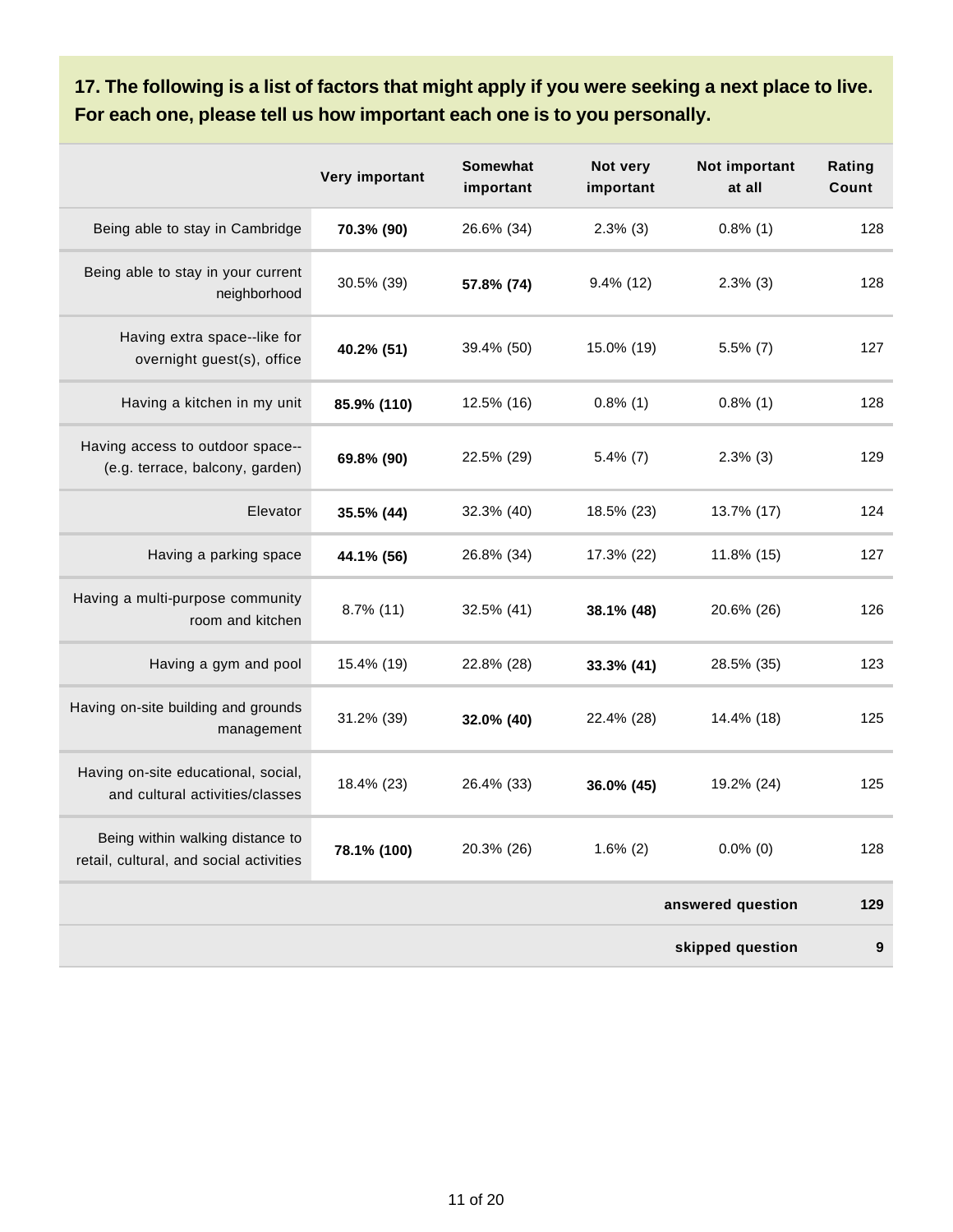**18. How likely would you be to consider having your own private unit that is part of a complex, which also provides shared community resources, such as a kitchen, multipurpose common room, and outdoor space?**

|                        | Response<br><b>Percent</b> | <b>Response</b><br>Count |
|------------------------|----------------------------|--------------------------|
| Very likely            | 34.6%                      | 44                       |
| <b>Somewhat likely</b> | 40.2%                      | 51                       |
| Not too likely         | 18.1%                      | 23                       |
| Not likely at all      | 7.1%                       | 9                        |
|                        | answered question          | 127                      |
|                        | skipped question           | 11                       |

**19. How likely would you be to consider sharing an apartment or house with others-- having your own private bedroom, with shared kitchen and common areas, bathrooms may be private or shared?**

|                   | Response<br><b>Percent</b> | <b>Response</b><br>Count |
|-------------------|----------------------------|--------------------------|
| Very likely       | 11.7%                      | 15                       |
| Somewhat likely   | 27.3%                      | 35                       |
| Not too likely    | 43.0%                      | 55                       |
| Not likely at all | 18.0%                      | 23                       |
|                   | answered question          | 128                      |
|                   | skipped question           | 10                       |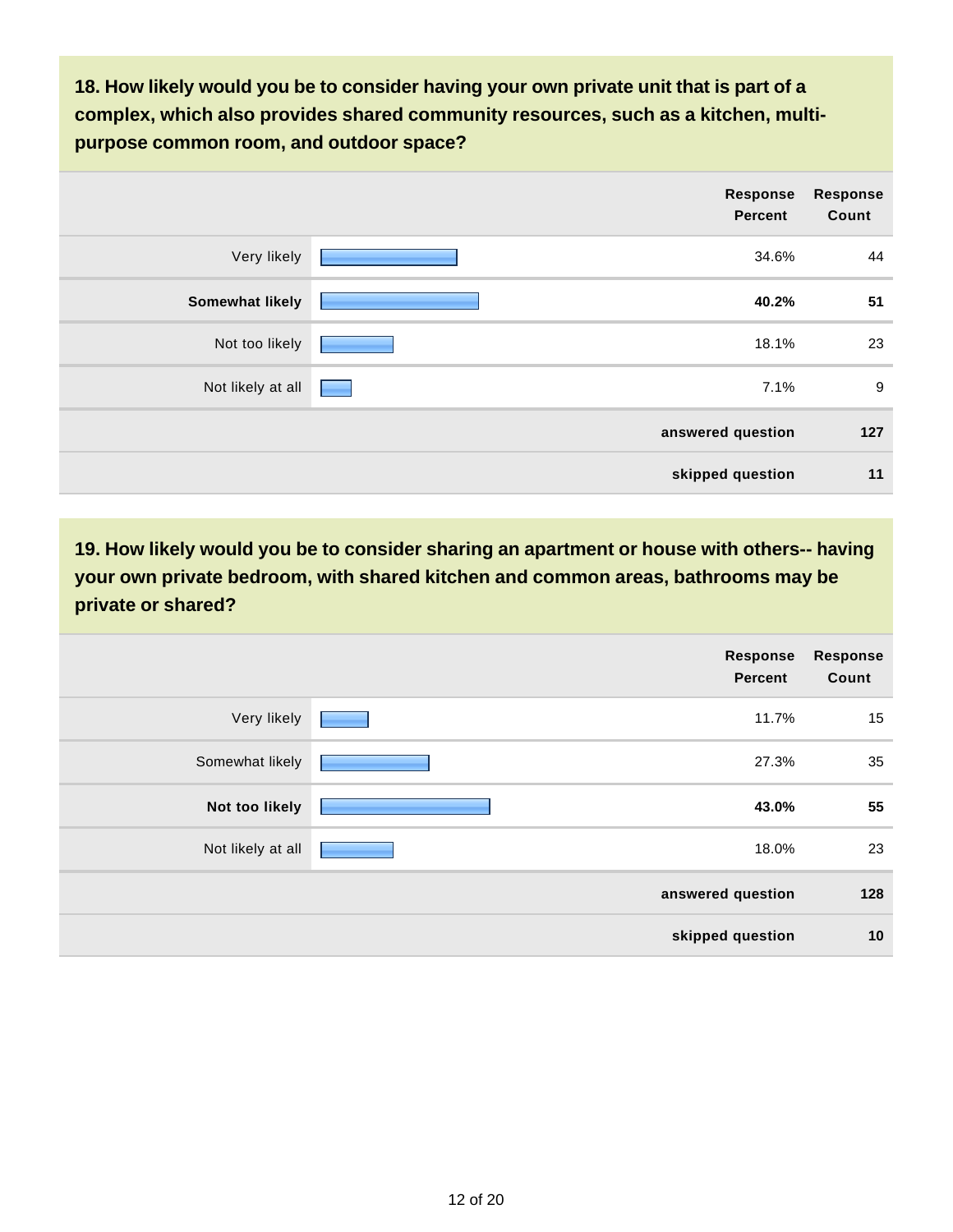**20. The following is a list of reasons some people say are important when considering living in a shared housing situation. For each one, please tell me how important each one is to you personally.**

|                                                                                      | Very important | Somewhat<br>important | Not very<br>important | Not important<br>at all | Rating<br>Count |
|--------------------------------------------------------------------------------------|----------------|-----------------------|-----------------------|-------------------------|-----------------|
| Being able to share living costs<br>(more economical housing option)                 | $30.7\%$ (39)  | 40.2% (51)            | 25.2% (32)            | $3.9\%$ (5)             | 127             |
| Being able to share maintenance &<br>upkeep-errands, yard work, snow<br>removal, etc | 44.1% (56)     | 40.9% (52)            | 11.8% (15)            | $3.1\%$ (4)             | 127             |
| The chance to have more social<br>interactions                                       | 32.5% (41)     | 49.2% (62)            | 15.1% (19)            | $3.2\%$ (4)             | 126             |
|                                                                                      |                |                       |                       | answered question       | 127             |
|                                                                                      |                |                       |                       | skipped question        | 11              |

#### **21. Do you currently rent or own your residence?**

|                                                                                                                              | Response<br><b>Percent</b> | <b>Response</b><br>Count |
|------------------------------------------------------------------------------------------------------------------------------|----------------------------|--------------------------|
| Rent                                                                                                                         | 18.0%                      | 23                       |
| Own                                                                                                                          | 79.7%                      | 102                      |
| Live with relatives or others and not<br>responsible for paying housing $\begin{array}{ c c }\n\hline\n\end{array}$<br>costs | 0.8%                       | 1                        |
| Other                                                                                                                        | $\Box$<br>1.6%             | $\overline{2}$           |
|                                                                                                                              | answered question          | 128                      |
|                                                                                                                              | skipped question           | 10                       |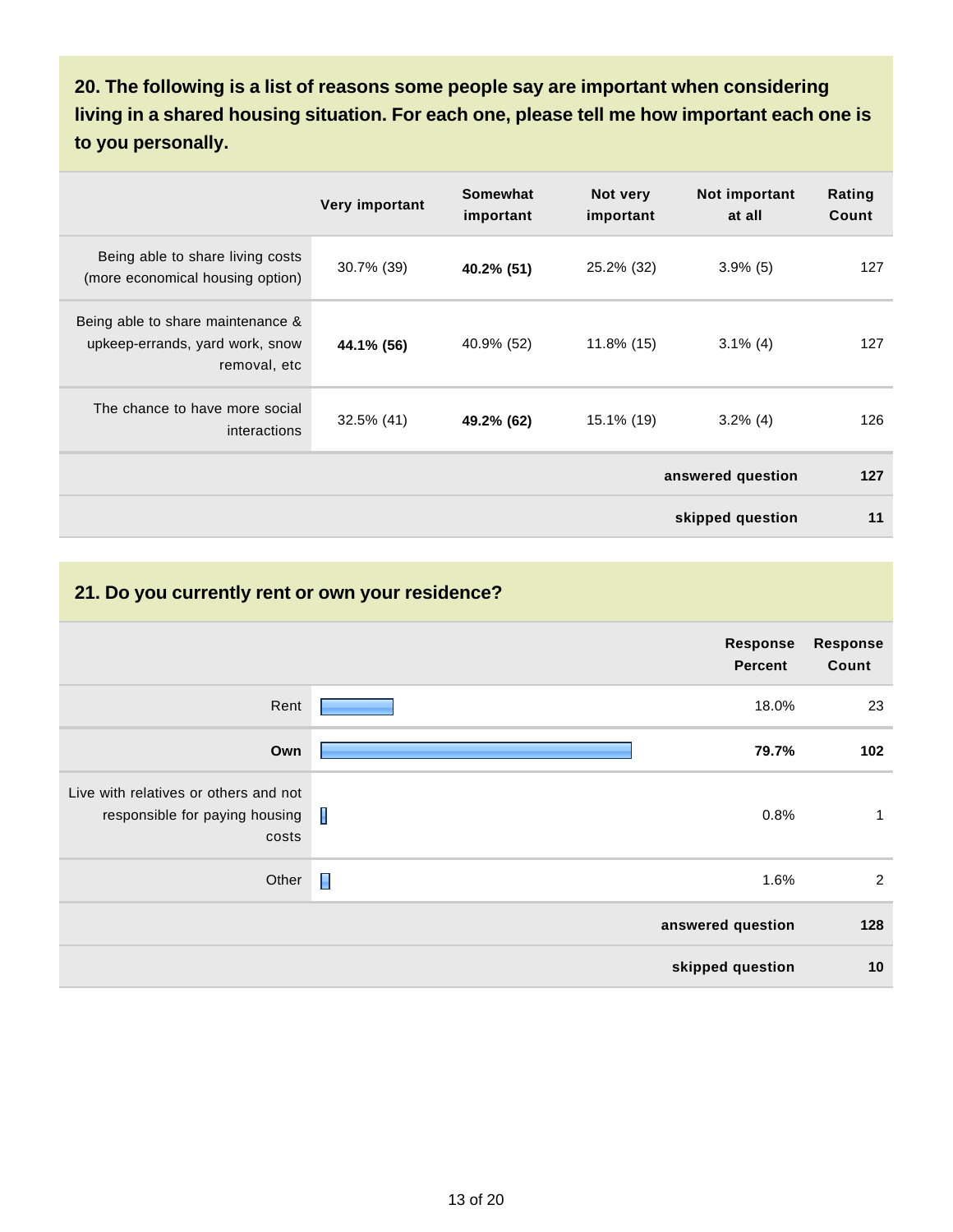

|                                                          | <b>Response</b><br><b>Percent</b> | <b>Response</b><br>Count |
|----------------------------------------------------------|-----------------------------------|--------------------------|
| No one- I live by myself                                 | 42.2%                             | 54                       |
| With a spouse or partner                                 | 48.4%                             | 62                       |
| With my child(ren)                                       | 5.5%                              | $\overline{7}$           |
| Grandchild(ren)                                          | I<br>0.8%                         | $\mathbf{1}$             |
| With my parent(s)                                        | 0.0%                              | $\pmb{0}$                |
| With another relative(s)                                 | 0.0%                              | $\pmb{0}$                |
| With friend(s) or non-relatives<br>(including roommates) | I<br>0.8%                         | $\mathbf 1$              |
| Other                                                    | $\blacksquare$<br>2.3%            | $\sqrt{3}$               |
|                                                          | answered question                 | 128                      |
|                                                          | skipped question                  | 10                       |

## **23. Including yourself, how many people live in your home?**

|             |                | Response<br><b>Percent</b> | <b>Response</b><br>Count |
|-------------|----------------|----------------------------|--------------------------|
| One         |                | 39.7%                      | 50                       |
| Two         |                | 45.2%                      | 57                       |
| Three       |                | 7.1%                       | $9\,$                    |
| Four        | $\blacksquare$ | 3.2%                       | $\overline{4}$           |
| Five        | H              | 4.0%                       | $\sqrt{5}$               |
| Six or more | $\mathbf{I}$   | 0.8%                       | $\mathbf{1}$             |
|             |                | answered question          | 126                      |
|             |                | skipped question           | 12                       |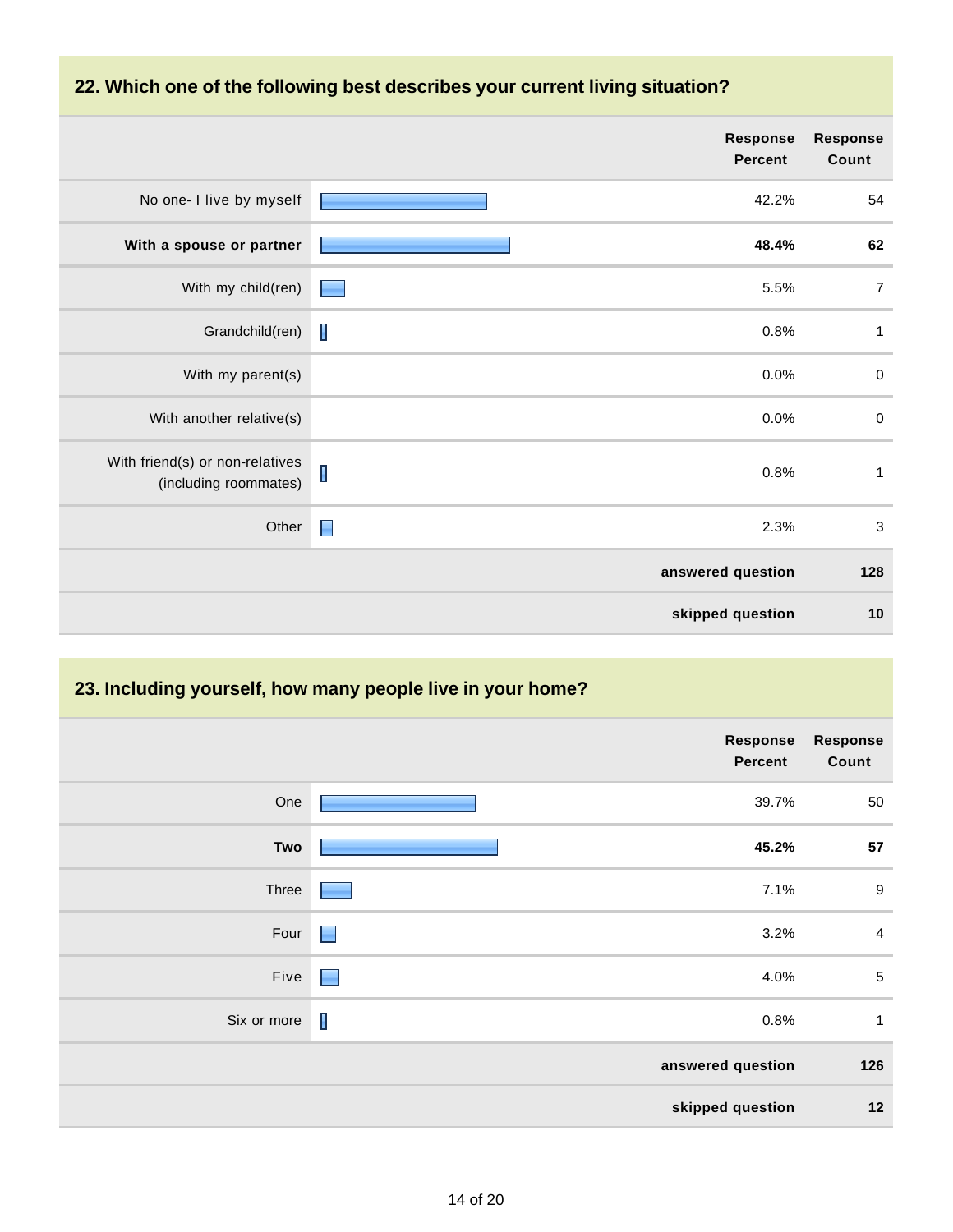### **24. How many years have you lived in your current household?**

|                                | <b>Response</b><br><b>Percent</b> | <b>Response</b><br>Count |
|--------------------------------|-----------------------------------|--------------------------|
| Up to 1 year                   | $\blacksquare$<br>2.4%            | 3                        |
| More than 1 to up to 5 years   | 7.9%                              | 10                       |
| More than 5 to up to 10 years  | 11.9%                             | 15                       |
| More than 10 to up to 25 years | 32.5%                             | 41                       |
| More than 25 to up to 50 years | 42.9%                             | 54                       |
| More than 50 years             | 2.4%<br>Н                         | 3                        |
|                                | answered question                 | 126                      |
|                                | skipped question                  | 12                       |

## **25. How many years have you lived in Cambridge?**

|                                |   | <b>Response</b><br><b>Percent</b> | <b>Response</b><br>Count |
|--------------------------------|---|-----------------------------------|--------------------------|
| Up to 1 year                   | Ш | 0.8%                              | 1                        |
| More than 1 to up to 5 years   | E | 2.4%                              | $\sqrt{3}$               |
| More than 5 to up to 10 years  |   | 7.1%                              | $\boldsymbol{9}$         |
| More than 10 to up to 25 years |   | 16.5%                             | 21                       |
| More than 25 to up to 50 years |   | 66.9%                             | 85                       |
| More than 50 years             |   | 6.3%                              | 8                        |
|                                |   | answered question                 | 127                      |
|                                |   | skipped question                  | 11                       |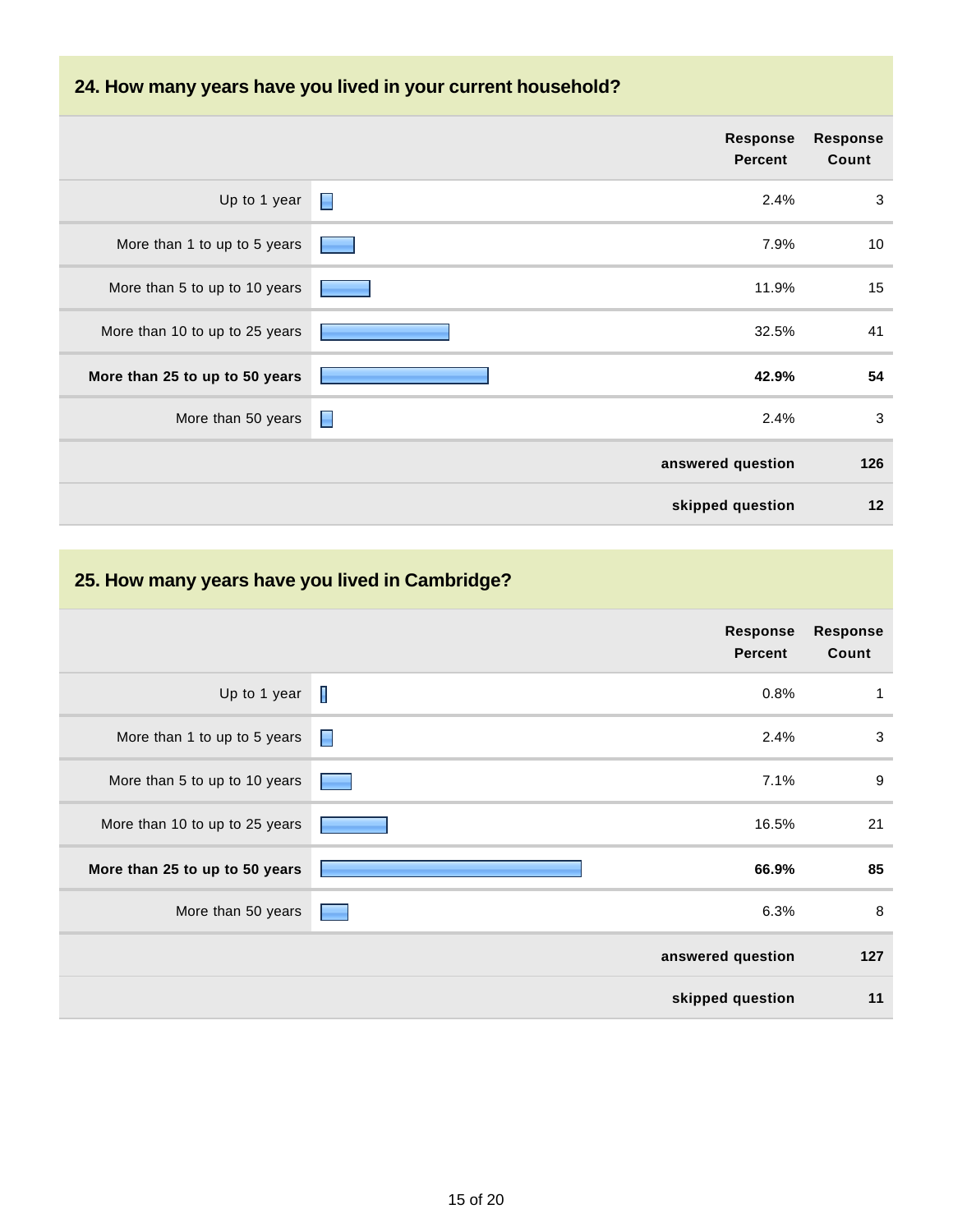## **26. How would you rate your overall health at this time?**

|                  | Response<br><b>Percent</b> | <b>Response</b><br>Count |
|------------------|----------------------------|--------------------------|
| <b>Excellent</b> | 48.0%                      | 61                       |
| Good             | 40.9%                      | 52                       |
| Fair             | 9.4%                       | 12                       |
| Poor             | Π<br>1.6%                  | $\overline{2}$           |
| Don't know       | 0.0%                       | $\pmb{0}$                |
|                  | answered question          | 127                      |
|                  | skipped question           | 11                       |

# **27. What is your age?**

|            | Response<br>Percent    | Response<br>Count |
|------------|------------------------|-------------------|
| 55-60      | 20.6%                  | 26                |
| 61-65      | 23.8%                  | 30                |
| 66-70      | 32.5%                  | 41                |
| $71 - 75$  | 16.7%                  | 21                |
| 76-80      | 3.2%<br>$\blacksquare$ | $\overline{4}$    |
| 81-85      | $\blacksquare$<br>1.6% | $\mathbf 2$       |
| 86-90      | $\mathbf{I}$<br>0.8%   | $\mathbf{1}$      |
| Over 90    | $\blacksquare$<br>0.8% | $\mathbf{1}$      |
| Don't know | 0.0%                   | $\pmb{0}$         |
|            | answered question      | 126               |
|            | skipped question       | $12$              |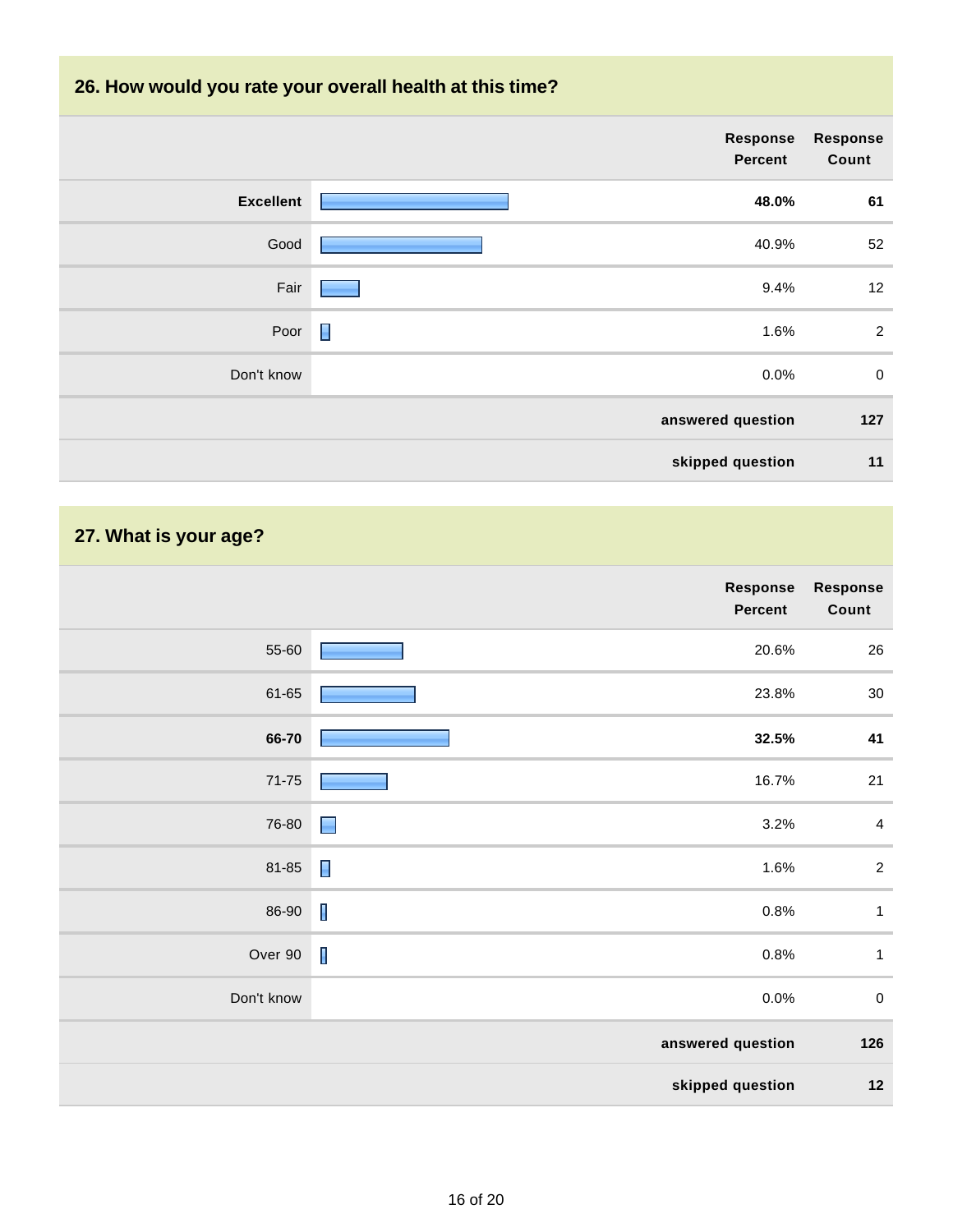| 28. Gender |                                   |                          |
|------------|-----------------------------------|--------------------------|
|            | <b>Response</b><br><b>Percent</b> | <b>Response</b><br>Count |
| Male       | 24.0%                             | 30                       |
| Female     | 76.0%                             | 95                       |
| Other      | 0.0%                              | $\mathbf 0$              |
|            | answered question                 | 125                      |
|            | skipped question                  | 13                       |

# **29. From which racial or ethnic group do most of your ancestors come?**

|                                         | <b>Response</b><br><b>Percent</b> | <b>Response</b><br>Count |
|-----------------------------------------|-----------------------------------|--------------------------|
| <b>White/Caucasian</b>                  | 93.6%                             | 117                      |
| Black/African-American                  | 4.8%                              | $\,6\,$                  |
| Asian-Pacific Islander                  | 0.0%                              | $\mathbf 0$              |
| American Indian, Eskimo, or<br>Aleutian | 0.0%                              | $\boldsymbol{0}$         |
| Hispanic/Spanish/Puerto Rican           | 0.0%                              | $\boldsymbol{0}$         |
| Other/Multi-Racial                      | Π<br>1.6%                         | $\overline{2}$           |
| Don't know                              | 0.0%                              | $\boldsymbol{0}$         |
|                                         | answered question                 | 125                      |
|                                         | skipped question                  | 13                       |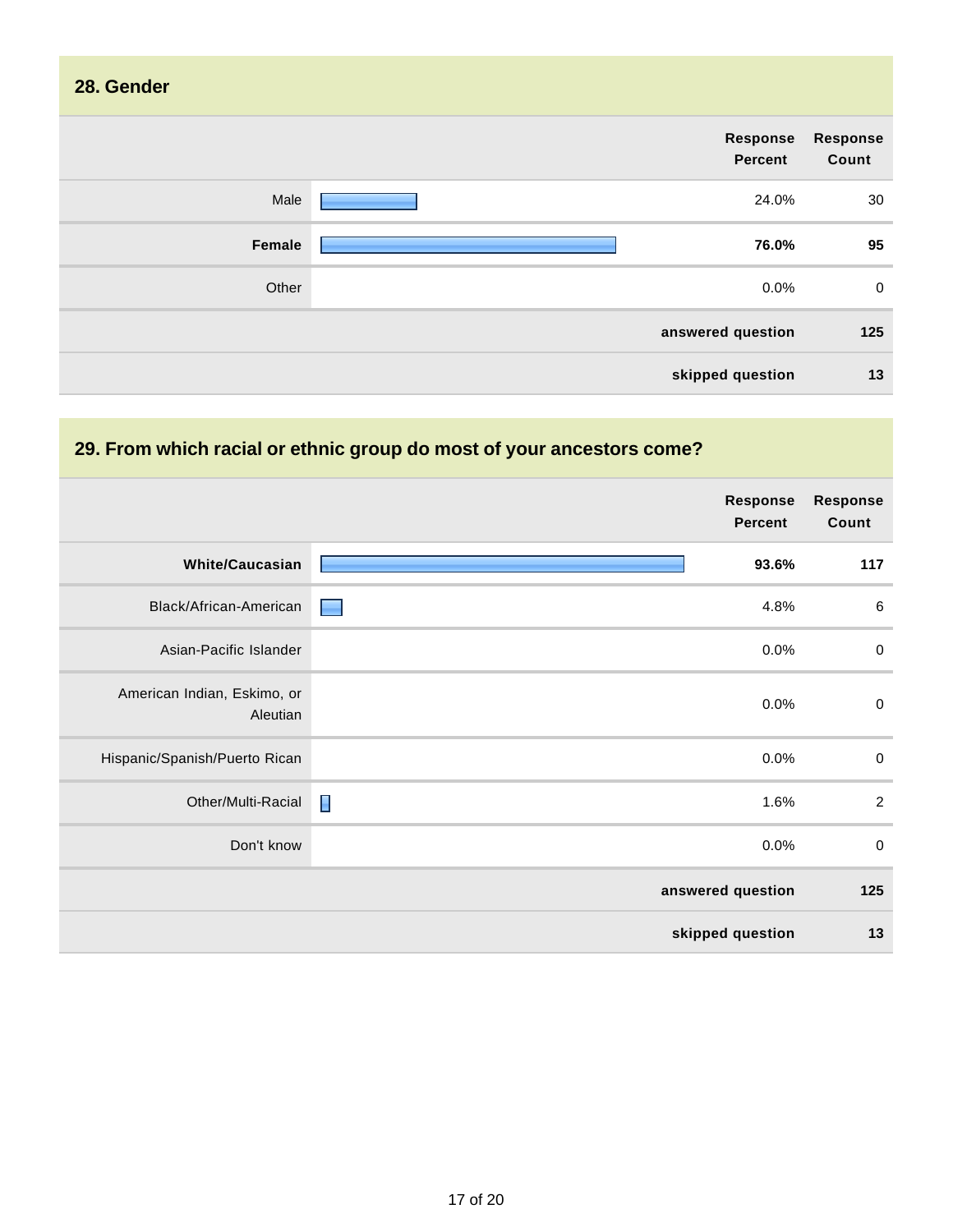## **30. What is your current marital status?**

|                                   | Response<br><b>Percent</b> | <b>Response</b><br>Count |
|-----------------------------------|----------------------------|--------------------------|
| <b>Married</b>                    | 47.2%                      | 58                       |
| Living together as though married | 4.1%<br>E                  | $\sqrt{5}$               |
| Separated/Divorced                | 15.4%                      | 19                       |
| Widowed                           | 7.3%                       | $\boldsymbol{9}$         |
| Never Married                     | 10.6%                      | 13                       |
| Single                            | 15.4%                      | 19                       |
| Don't know                        | 0.0%                       | $\boldsymbol{0}$         |
|                                   | answered question          | 123                      |
|                                   | skipped question           | 15                       |
|                                   |                            |                          |

## **31. What is the highest level of education you have completed?**

|                                     | <b>Response</b><br><b>Percent</b> | <b>Response</b><br>Count |
|-------------------------------------|-----------------------------------|--------------------------|
| 12th Grade or less                  | 0.0%                              | $\mathbf 0$              |
| Graduated high school or equivalent | $\blacksquare$<br>2.4%            | $\mathsf 3$              |
| Some college, no degree             | 8.0%                              | 10                       |
| Associate degree                    | 3.2%                              | $\overline{4}$           |
| Bachelor's degree                   | 25.6%                             | 32                       |
| <b>Advanced degree</b>              | 60.0%                             | 75                       |
| Don't know                          | I<br>0.8%                         | 1                        |
|                                     | answered question                 | 125                      |
|                                     | skipped question                  | 13                       |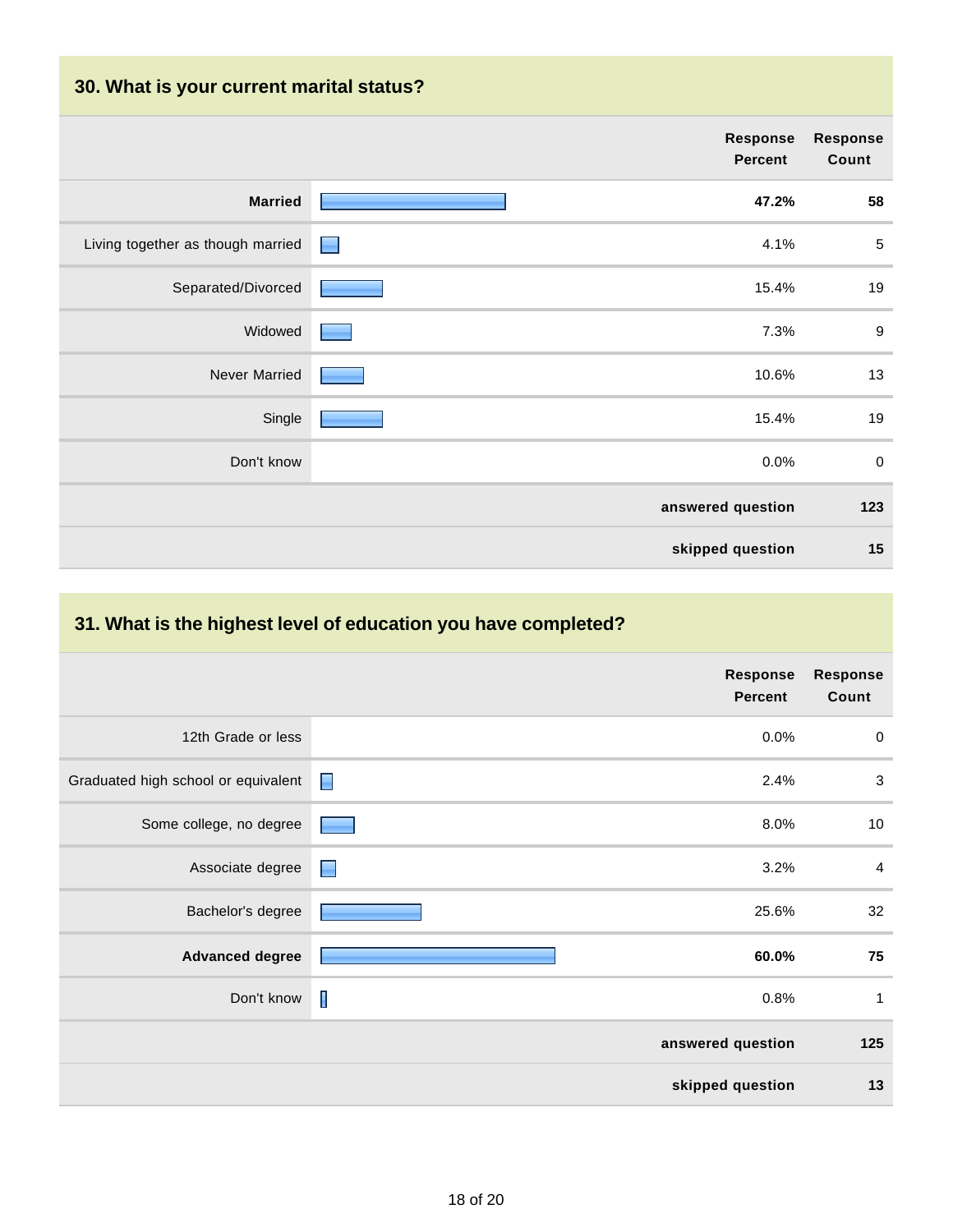### **32. What is your current employment status?**

|                           | Response<br><b>Percent</b> | Response<br>Count |
|---------------------------|----------------------------|-------------------|
| <b>Employed full time</b> | 36.0%                      | 45                |
| Employed part time        | 23.2%                      | 29                |
| Retired                   | 34.4%                      | 43                |
| Unemployed                | 6.4%                       | 8                 |
| Don't know                | 0.0%                       | $\mathbf 0$       |
|                           | answered question          | 125               |
|                           | skipped question           | 13                |

## **33. For statistical purposes only, which of the following ranges does your total household income fall?**

|                            | Response<br><b>Percent</b> | <b>Response</b><br>Count |
|----------------------------|----------------------------|--------------------------|
| Less than \$30,000         | 25.4%                      | 30                       |
| Between \$30,000-\$60,000  | 16.1%                      | 19                       |
| Between \$60,000-\$90,000  | 14.4%                      | 17                       |
| Between \$90,000-\$120,000 | 20.3%                      | 24                       |
| More than \$120,000        | 22.0%                      | 26                       |
| Don't know                 | П<br>1.7%                  | 2                        |
|                            | answered question          | 118                      |
|                            | skipped question           | 20                       |